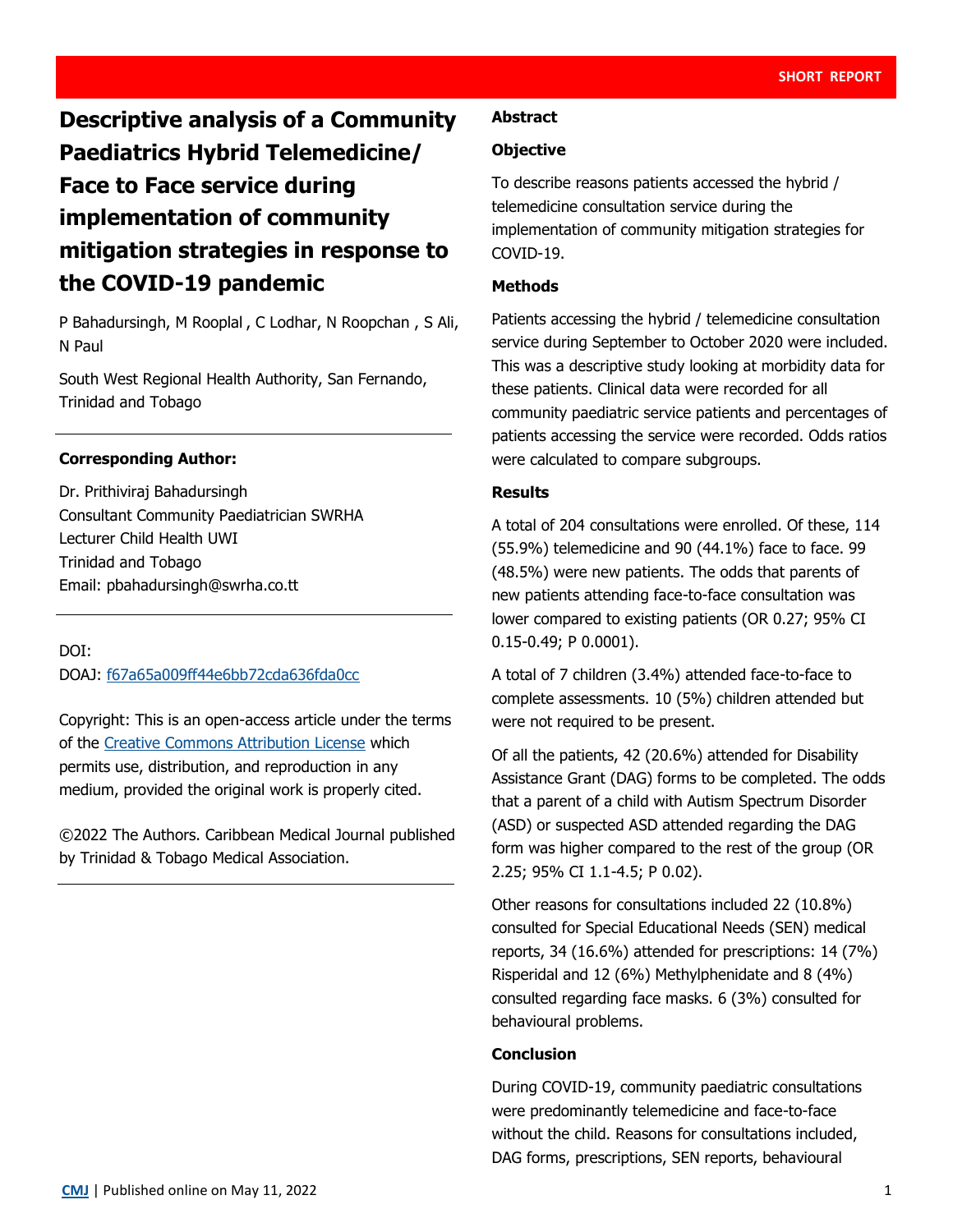problems and letters regarding face masks. Further research regarding the effectiveness of the hybrid telemedicine/face to face system is required.

## **Introduction**

Worldwide, the implementation of community mitigation strategies in response to the COVID-19 pandemic has affected the regular delivery of many health services resulting in the adoption of telemedicine consultations.<sup>1</sup>

The community paediatric service SWRHA provides a specialised service for children with developmental concerns as well as general paediatric issues. Ninety percent of the referrals to the service are for developmental concerns. <sup>2</sup> According to the CDC, 17% of children ages 3-17yrs may have some form of developmental disability.<sup>3</sup> Children with developmental concerns who attend the service are not acutely unwell but require assessment to determine the multidisciplinary supports which may improve their developmental outcomes.

During the implementation of community mitigation strategies for COVID-19 from March to May 2020, the regular 'face to face' service was reduced to once per week for only urgent issues and existing patients were provided with phone numbers for telemedicine consultations where necessary. All new patients were offered an initial telemedicine consultation.

We observed that many existing patients attended 'face to face' mainly for prescriptions, and to have Disability Assistance Grant (DAG) Medical Forms filled out. Some attended for Special Educational Needs (SEN) Medical reports for school. Many of the Telemedicine consultations for existing patients were for advice for behavioural problems. Managing children's behaviour during periods of 'lock down' is important especially in children with pre-existing developmental conditions. <sup>4</sup> Some telemedicine consultations were regarding medications. We generally avoided 'face to face' consultations with children present except for a few urgent issues.

We proposed to examine further the reasons that patients access the service for 'face to face' and for telemedicine consultations during the period of implementation of COVID-19 community mitigation strategies from

September to October 2020. In August 2020, schools were closed for face to face classes. Beaches, rivers, water parks and places of worship were closed. The public service and public transport were reduced to 50% capacity. <sup>5</sup> Face mask wearing was mandatory excluding children under 8yrs and some persons with physical or mental illness, impairment or disability. <sup>6</sup> These mitigation strategies continued into September and October 2020. This research would help us analyse the service delivery during the 'lock down' period and help with improving the service delivery during future periods of community 'lock down'.

# **Methods**

## Study population

All patients accessing the community paediatric service during September  $1<sup>st</sup>$  to October 31 $<sup>st</sup>$  2020 during the</sup> implementation of community mitigation strategies for COVID-19.

## Sample size

Based on the Community Paediatrics Annual Data 2018 to 2019, an average of 167 patients was seen per month. It was expected that over the two month period of this study, 334 patients would be seen.

# Inclusion Criteria

All patients accessing the service during September  $1<sup>st</sup>$ 2020 to October  $31<sup>st</sup>$  2020 during the implementation of community mitigation strategies for COVID-19. Patient ages range from the first year of life to twenty five years of age. Patient diagnoses include, Autism spectrum Disorder (ASD), Attention Deficit Hyperactivity disorder (ADHD), Learning disability (LD), Cerebral Palsy (CP), Down syndrome (DS) and other genetic syndromes, Global Developmental Delay (GDD).

## Exclusion Criteria

Patients seen outside the period of September  $1<sup>st</sup>$  to October  $31<sup>st</sup>$  2020.

## Data collection method

This was a descriptive prospective study looking at morbidity data for patients attending the clinics. The telemedicine consultations were via the telephone and did not include video calls. Online interface via Zoom, WhatsApp and other online platforms were not available.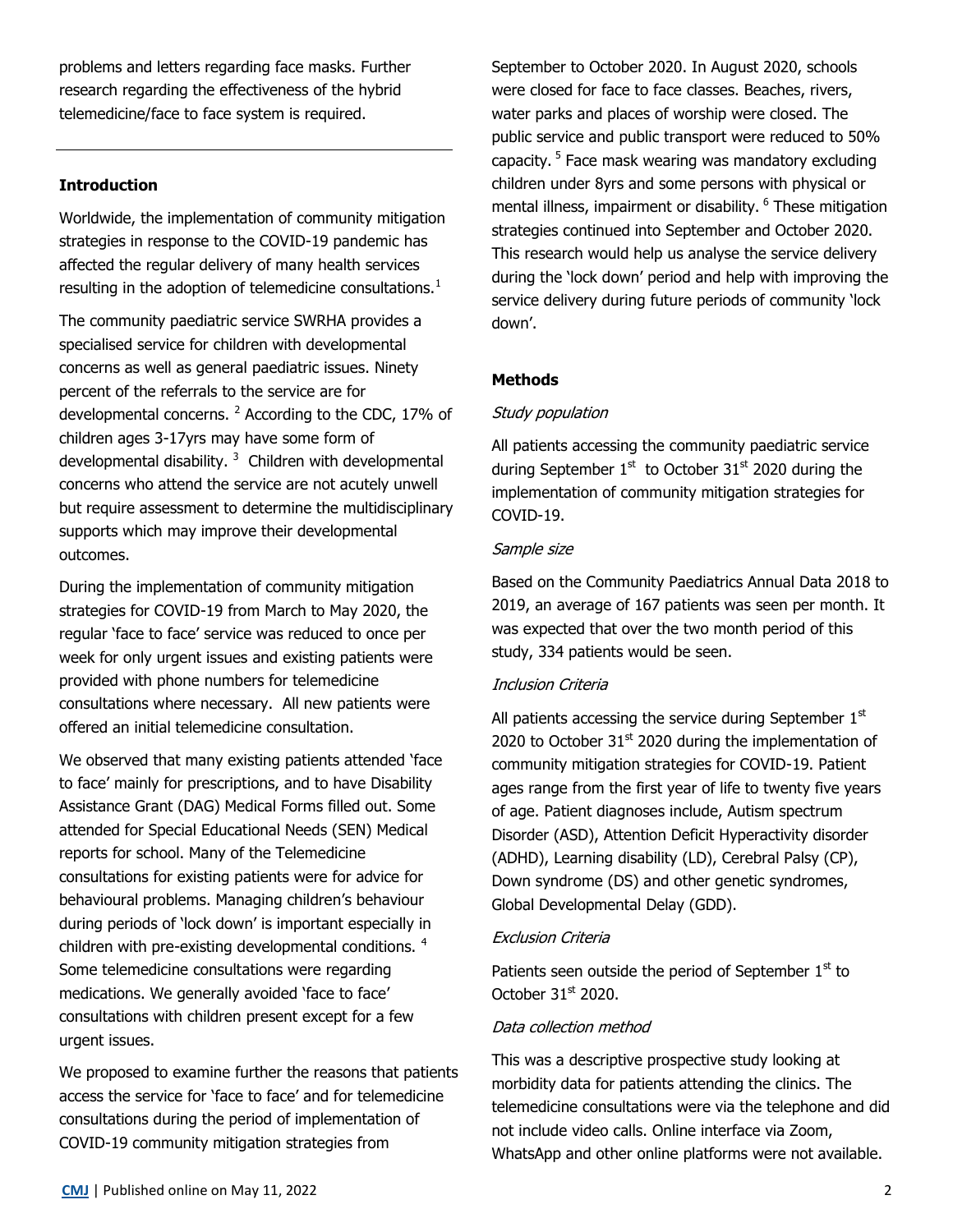Telephone calls involved the parent and not the child. Data were recorded in a patient database on Microsoft Excel spreadsheet to inform for the annual service report. The data from this database on Microsoft Excel™ spreadsheet was analysed using Excel spread sheet. The percentages of patients accessing the service for various reasons were recorded. Odds ratios were calculated when analysing the reasons patients from various morbidity subgroups attended the service. A p-value of <0.05 was considered statistically significant.

#### Approval

Ethics approval was obtained from the South West Regional Health Authority Ethics Committee.

## **Results**

A total of 204 consultations were carried out during the study period.

Of these, 114 (55.9%) were telemedicine consultations and 90 (44.1%) were face to face consultations.

A total of 99 (48.5%) were new patient consultations (71 telemedicine consultations and 28 face to face). 89% of the new patients booked were contactable for telemedicine consultation.

Of all patients, 105 (51.5%) were existing patients already followed up in the clinic (43 telemedicine consultations and 62 face to face).

The odds that new patients attended for a face to face consultation was lower compared to existing patients (OR 0.27; 95% CI 0.15-0.49; p 0.0001).

#### Gender and Age

Of face to face consultations, 71 (78.9%) were Male. For new patient telemedicine consultations, 53 (74.6%) were Male.

Ages ranged from 0-25 years. 86 (42%) were <5 years, 79 (39%) 5-12 years, 37 (18%) 12-19 years and 2 (1%) 19-25 years.

#### Face to Face consultations with the child present

The child was present for 17 (18.9%) of the 90 face to face consultations. 7 patients attended to complete assessments and were required to be present. 10 accompanied the parent and were not required to be present.

### **Morbidity**

Major morbidities included 99 (48.5%) suspected (38) or confirmed ASD (61), 47 (23%) suspected (14) or confirmed LD (33) and 32 (15.7%) suspected (9) or confirmed ADHD (23). 86 (42%) had speech delay and 34 (16.6%) had GDD. 11(5.4%) has CP and 5 (2.5%) DS.

## Reasons for Consultation

As mentioned above, 99 (48.5%) were for new patient consultations. 37 (37%) of these were for suspected ASD. 13 (13%) for suspected LD. 9 (9%) for suspected ADHD. 54 (54%) had speech delay and 14 (14%) had GDD.

Majority of the patients [42 (20.6%)] attended for Disability Assistance Grant forms to be filled out. 27 of these patients were confirmed or suspected ASD. The odds that a parent of a child with ASD or suspected ASD attended for the DAG form to be filled was higher compared to the rest of the group (OR 2.25; 95% CI 1.1- 4.5; P 0.02).

Also, 22 (10.8%) attended for SEN medical reports for school. The majority of these children had ASD, ADHD or LD.

A total of 34 (16.6%) attended for prescriptions; 14 (7%) were for Risperidal and 12 (6%) for Concerta (Methylphenidate). Other medications included Melatonin, Sodium Valproate, Carbamazepine, Clonazepam, Diazepam, Lorazepam, Salbutamol and Beclomethasone.

Risperidal was prescribed for aggressive behaviour. The odds that a patient with ASD attended for Ripseridal was much greater compared the rest of the group (OR 10.2; 95% CI 2.7-38); P 0.0005). Methylphenidate was prescribed for children with ADHD. Sodium Valproate and Carbamazepine were prescribed as antiepileptics (4 patients) as well as for mood stabilisation (5 patients).

Twenty five children (12.2%) had existing behavioural problems but 6 (3%) consulted us regarding active behavioural problems. 5 of these patients had ASD. The odds that a child with ASD attended for an active behavioural concern was greater compared to the rest of the group but was not statistically significant (OR 4.1; 95% CI 0.4-36; P 0.2).

Eight children (4%) attended for letters regarding the child's inability to wear face masks. 6 patients had ASD, 1 ADHD and 1 GDD. The odds that a patient with ASD attended for a face mask letter was greater compared to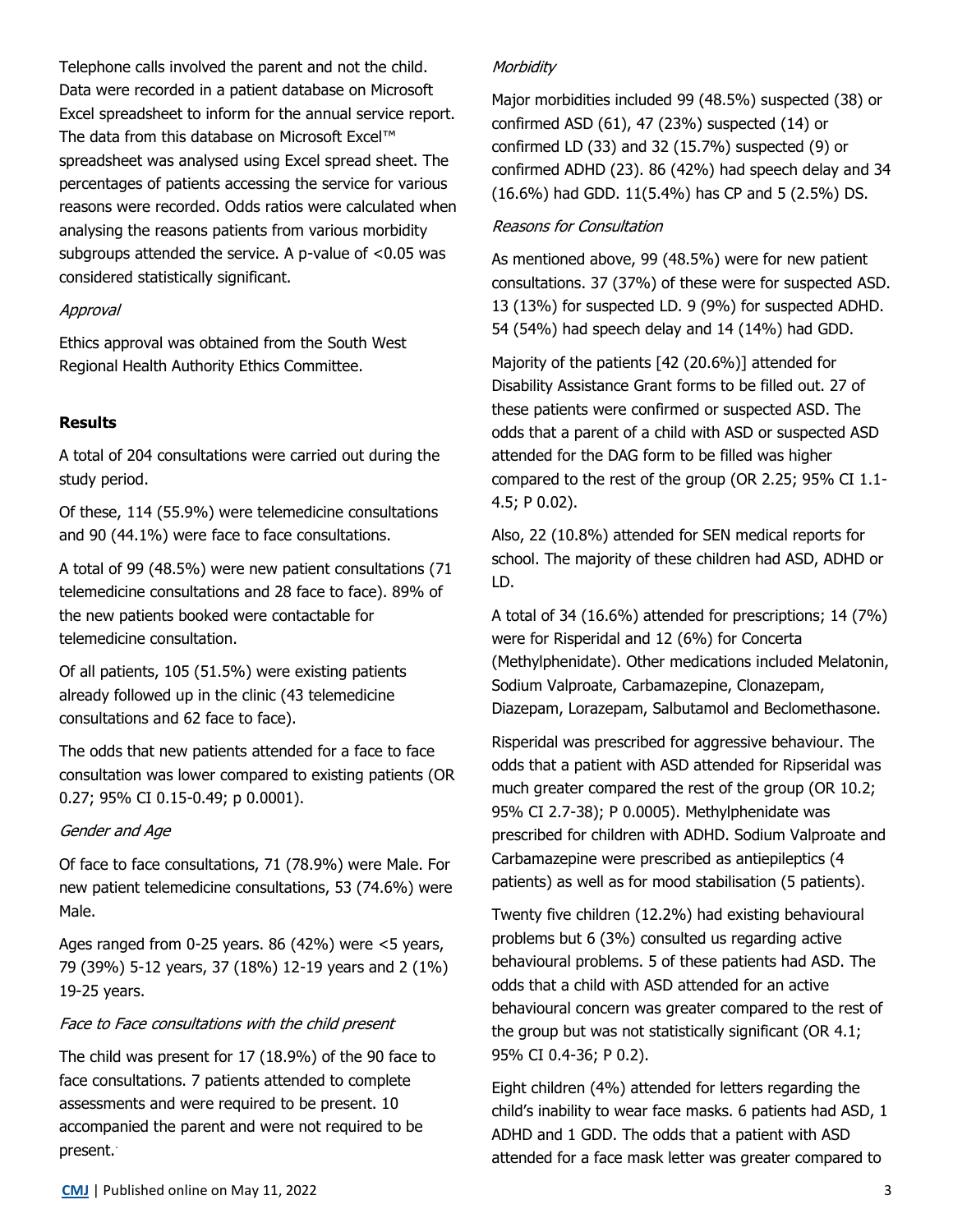the rest of the group but not statistically significant (OR 2.5; 95% CI 0.5-12.9; P 0.2).

Seven patients (3.4%) attended to complete assessments initiated by telemedicine consultations.

## **Discussion**

Jeste et al looked at changes in access to healthcare services for individuals with intellectual and developmental disabilities during COVID‐19 restrictions. They found that COVID‐19 restrictions affected access to services and telemedicine may provide opportunities for delivery of care during restrictions as well as after restrictions have been lifted. <sup>7</sup> COVID-19 restrictions prompted us to implement a telemedicine service along with the face-to-face service. We sought to restrict to a minimum the face to face consultations with children present.

Based on our 2019-2020 annual data we would have expected about 334 patients to access the service over a two-month period.  $^2$  In the study 204 patients accessed the service. 89% of the booked new patients were contactable by telephone. The average attendance of new patients prior to the COVID-19 restrictions was 70% of booked new patients.  $2$  A larger number of new patients were contacted through telemedicine consultations but the completion of assessments was deferred to avoid children attending the health facility unnecessarily. Health advice was given to families and recommendations made but only 7 children were requested to attend to complete assessments. Further research regarding patient satisfaction with the telemedicine service would be required. Further research regarding the impact of deferring completion of assessments would be required.

Apart from new patient consultations, the commonest reason for a consultation was for the Disability Assistance Grant (DAG) Form to be filled out. This is a grant provided by the Ministry of Social Development. The majority of these patients was ASD or suspected ASD. COVID-19 restrictions have generally affected the world financially and by extension families with children with disability. In an Australian survey of children and young people with disability during the pandemic, a significant concern was that people might lose work or have to give up work and this would impact house hold income. <sup>8</sup> Even though there was health risk regarding visiting a health

facility, parents attended to have the DAG forms filled out. Further research would be needed to study the financial impact on families with children with disability. 16.6% of parents attended for prescriptions. This was an expected reason for attending the clinic. Risperidal is licensed for aggressive behavior in children with ASD and children who were on this drug previously needed to continue their medication. Methylphenidate is licensed for the treatment for ADHD. Even though children were not physically in school, many families wanted to continue methylphenidate for online schooling and home schooling.

Twenty five children had existing behavioural problems and six patients attended for worsening behaviour; five of these children were ASD. It has been recognized that behaviour problems in children with disability can worsen during the pandemic. Collizi et al found that in persons with ASD, behaviour problems were common during the pandemic. They noted that pre-existing behavioural problems increased the risk of more frequent and disruptive behaviour. **<sup>9</sup>** Further research would be needed to understand the impact of the pandemic on mental health and behaviour in our population of children.

During the pandemic, schools were closed and some children accessed schooling online. Some children received packages and the parents worked with them at home. Some children did not access schooling. 10.8% of consultations were regarding SEN medical reports for children with special educational needs including ASD, ADHD and LD. Many of the reports were for children who required concessions for exams. Further research is needed regarding the impact of the pandemic on the education of children with special educational needs in our setting.

Eight parents consulted us for letters regarding the wearing of face masks. We expected that the request for these letters may have been much more. Further research would be required regarding the adherence and compliance to COVID-19 public health recommendations within the population of children with disability.

## **Conclusion**

During the COVID-19 pandemic, the majority of consultations were telemedicine consultations and face to face consultations without the child present. Consultations with the child present were minimised.